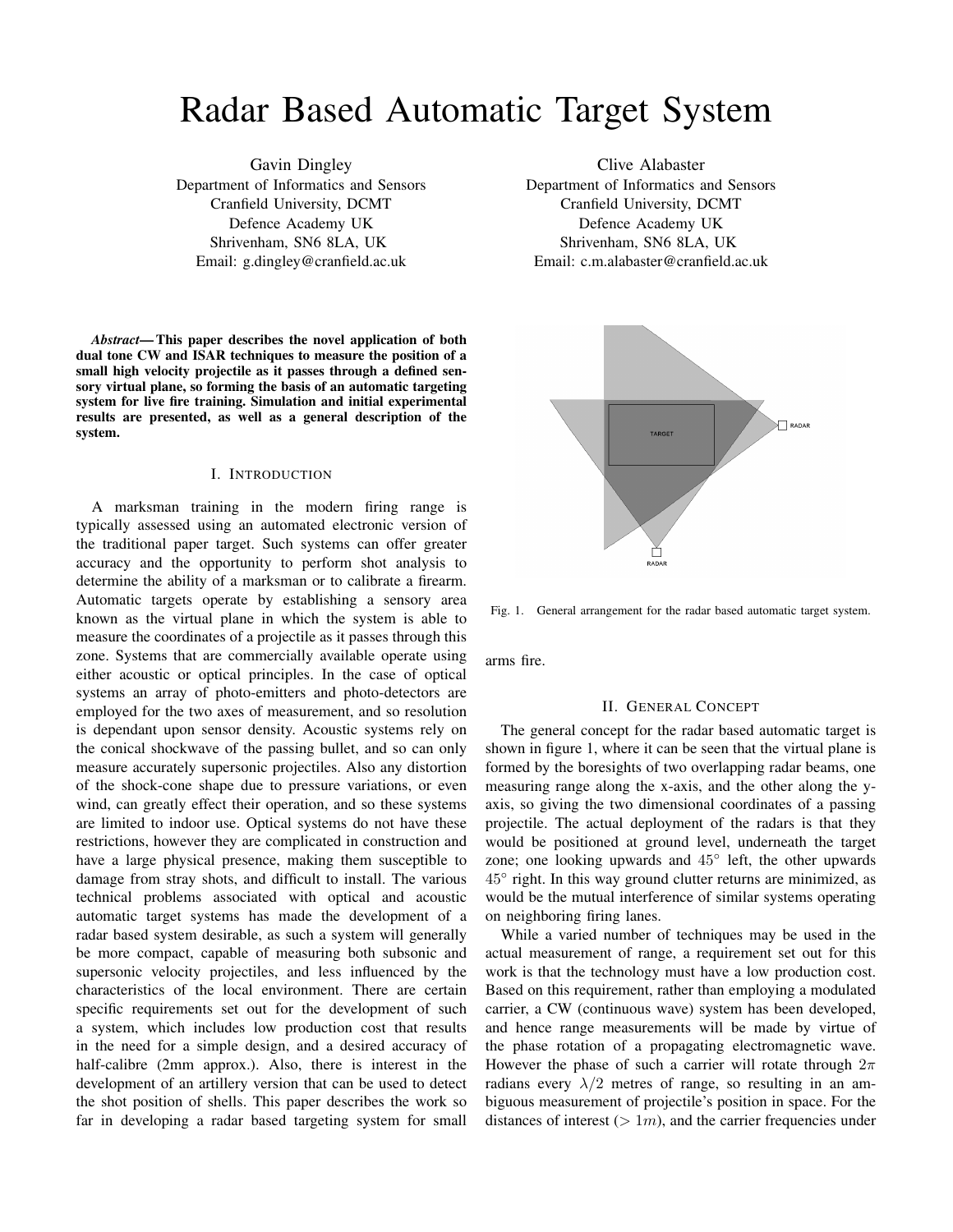

Fig. 2. The cross range trajectory of a projectile passing through the virtual plane

consideration ( $> 1$ GHz), this places a severe limitation on this general principle. A technique is discussed within the literature that can be employed to increase this maximum unambiguous range, so that wavelengths of only a few centimetres may be used to measure ranges of several metres [1]–[4]. The technique involves employing two carriers closely spaced in frequency, such that the maximum unambiguous range is set by the difference in frequency, as shown in (2). Range is then determined from the phase difference of these two carriers, as shown in (1):

$$
r = \frac{c}{4\pi (f_2 - f_1)} (\phi_2 - \phi_1)
$$
 (1)

Where  $f_1$  and  $f_2$  are the two carrier frequencies, while  $\phi_1$  and  $\phi_1$  are the respective bistatic phase shifts. Hence the maximum unambiguous range associated with this technique is given by (2):

$$
R_u = \frac{c}{2(f_2 - f_1)}
$$
 (2)

This technique has been described in the literature for various applications, some of which are related to ballistics [2], while others have been directed to entirely different areas [1], [3], [4]. However the application under consideration here is believed to be entirely novel.

As the projectile passes through the virtual plane it can be seen from figure 2 that the trajectory will be cross-range relative to the two radars.

While the projectile travels along it's trajectory the range varies as a function of time, hence from simple trigonometry the instantaneous phase shift of the carrier at time  $t$ , for a projectile traveling at velocity  $v$ , along a straight trajectory at right angles to the boresight is given by (3):

$$
\phi(t) = \frac{4\pi R_0^2}{\lambda vt} \tag{3}
$$

Where  $R_0$  is the range of the projectile when it reaches the boresight of the radar. This expression assumes that the maximum azimuth angle in which the projectile is detected



Fig. 3. The I and Q baseband waveforms associated with a single carrier detecting the passage of a projectile.

does not exceed  $+/-10°$ , otherwise the relationship becomes non-linear, as apparent projectile velocity is directly proportional to the sine of the broadside or azimuth angle  $(\vartheta)$ . This window can be applied by either a suitable antenna beam shape, or more practically through a filtering action provided by the signal processing software. As the projectile travels along its trajectory the Doppler of the returned carrier changes in sympathy with the azimuth angle relative to the antenna, this can bee seen in (3), where the instantaneous Doppler frequency  $f_d$  ( $\vartheta$ ) is a function of the instantaneous azimuth angle ( $\vartheta$ ).

$$
f_d\left(\vartheta\right) = \frac{2v}{\lambda}\sin\left(\vartheta\right) \tag{4}
$$

From this the maximum Doppler frequency before nonlinear effects become apparent  $f_{d(\text{max})}$ , for a given carrier wavelength  $\lambda$  and projectile velocity v, can be found by setting the instantaneous azimuth angle to  $10^{\circ}$ , this is shown in (5):

$$
f_{d(\max)} = \frac{v}{2.88\lambda} \tag{5}
$$

This range measuring technique is in fact an application of ISAR (Inverse Synthetic Aperture Radar), as it results in a varying Doppler in sympathy with the projectile's progresses through it's trajectory. This can be seen in figure 3, which shows the simulated baseband waveforms associated with a single 10GHz carrier detecting a 1000 m/s projectile traveling cross-range, where  $R_0$  (see figure 2) is 2m.

The two waveforms represent the I and Q channels required to extract phase information from the returned carrier by employing quadrature detection, so resulting in the two baseband signals. As explained earlier, two such carriers must be used to extend the unambiguous range of the system, and so for a single axis of measurement a total of four baseband waveforms need to be processed. For the complete system, that measures the two dimensional coordinates of a passing projectile, altogether eight waveforms are processed simultaneously for a single shot. As can be seen from figure 3 as the projectile follows it's trajectory the frequency of the baseband signal decreases, before crossing the line of sight (boresight), at which point the phase of the signal reverses,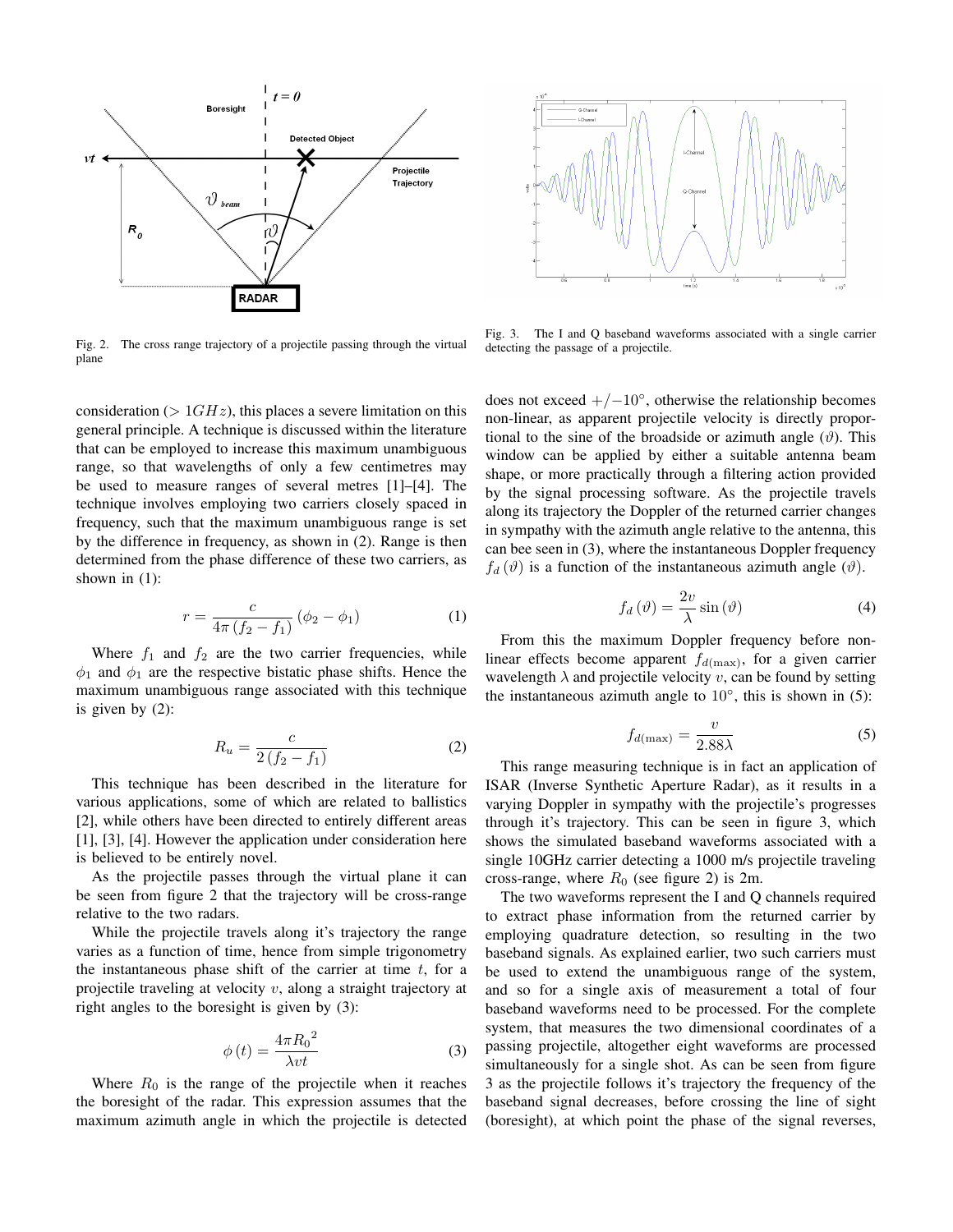before increasing in frequency again. It is at this point of phase inversion where the range of the projectile, as it passes through the virtual plane, is measured, and so a coordinate reading is taken. Specifically the system records the Doppler history of the projectiles passage through the radar beam, so that when an FFT (Fast Fourier Transform) is performed on the complex signal composed of the I and Q channels, phase-frequency data for the two individual carriers are found. The algorithm then finds the associated range from this captured data by application of (1).

# III. SIMULATIONS

Initially several simulations were conducted, written in MATLAB, to determine the accuracy of the described technique in measuring the range along a single axis. There were primarily two areas of interest, the first was to determine the accuracy of the technique/algorithm with varying projectile trajectories, and the second was to evaluate the systems accuracy in the presence of gaussian noise.

# *A. Effect of Projectile Trajectory*

So as to determine the effect of range and trajectory gradient (i.e. the angle of the projectile path with respect to the perpendicular of the radar boresight), on the accuracy of the technique, a 10,000 shot simulation was run, each shot having a different miss-distance (uniformly distributed over -0.5m to 0.5m) and trajectory gradient (uniformly distributed over -0.2 to 0.2). Here miss-distance refers to the distance from the center of the virtual target to the point at which the projectile passes through this detection area. This center point is located at some fixed range from the radar, and in this particular simulation it was set at -2m, i.e. the radar antenna is located 2m to the left from the center of the virtual plane from the perspective of the marksman. Hence the position of where a projectile has passed through the detection area can be located with cartesian coordinates, where the origin is at the center of the virtual plane, and not the position of the radar. The results of this simulation are shown graphically in figure 4, where the error in measured miss-distance is given in metres, and is shown to be predominantly a function of trajectory gradient. However this is due to the fact that with increasing gradient, the point of closest approach and the line of sight of the antenna, or boresight, become increasingly misaligned. This error is therefore predictable, and can be accurately calculated with simple geometry.

In practice the greatest miss-distance and trajectory gradient in a small-arms firing range is approximately 0.3m and 0.024 respectively, and from simulation data, as represented in figure 4, this equates to an error of less than  $35.6 \times 10^{-6}$ m.

## *B. Immunity to Gaussian Noise*

In any system there is the inherent problem of noise, and so it is important to determine what level of noise will degrade the performance of the proposed system. In a 5,000 shot simulation, where gaussian noise is added to the baseband



Fig. 4. Simulated shots of varying miss-distance and trajectory gradient

signal from the simulated I and Q channels, the effect on miss-distance accuracy is found for a range (10dB to 50dB) of signal to noise ratios (SNR). Each SNR value is assessed with 10 shots so as to build-up a set of data from which the mean error and standard deviation can be found. The results of this simulation are given in table I. From this data it can be seen that system accuracy is maintained at an SNR of 40dB or more, and so this sets a requirement for the practical realization of this technique.

TABLE I

SNR DATA FROM SIMULATION, SHOWING THE EFFECT ON SYSTEM ACCURACY.

| $SNR$ (dB) | Mean Error (m)         | Standard Deviation (m) |
|------------|------------------------|------------------------|
|            |                        |                        |
| 10         | $4 \times 10^{-3}$     | $21.2\times10^{-3}$    |
| 20         | $501.3 \times 10^{-6}$ | $4.8 \times 10^{-3}$   |
| 30         | $390\times10^{-6}$     | $1.4\times10^{-3}$     |
| 40         | $196.3 \times 10^{-6}$ | $482.6 \times 10^{-6}$ |
| 50         | $260\times10^{-6}$     | $150.3 \times 10^{-6}$ |
|            |                        |                        |

### IV. PRACTICAL RESULTS

For the purpose of testing the practical application of this technique a 2GHz dual-carrier (2GHz and 2.05GHz) radar system, employing quadrature detection, was built using commercially available modular units, and initial testing has resulted in capturing waveforms of a 830m/s velocity 7.62mm NATO (51mm) bullet . Figure 5 shows the typical baseband I and Q channel waveforms associated with one of the carriers, and when compared with figure 3 it can be seen how this bares a close relation to the waveform derived from simulations. This observation supports the validity of the simulation work, and the next stage will be the testing of the systems range measuring ability, and hence the principle behind the automatic target technology.

# V. CONCLUSION

Dual-carrier radar systems employing quadrature detection to measure phase, designed to capture the Doppler history of a